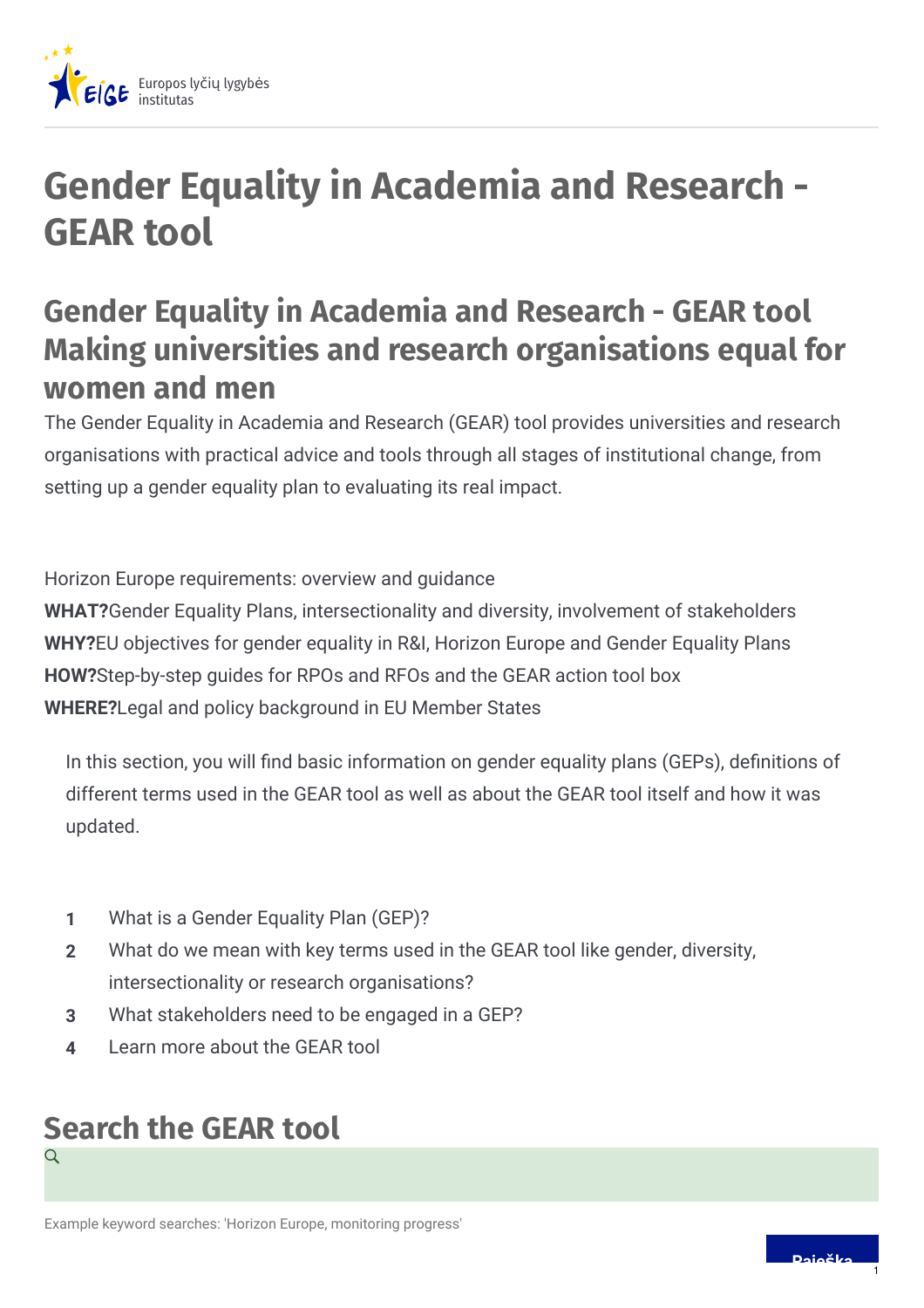## **Getting started**

#### low to [strengthen](https://www.youtube.com/watch?v=SjNEjuqZYcs) gender equality policies in research and innovation at national level?



iet inspired! Examples from other [organisations](https://eige.europa.eu/gender-mainstreaming/toolkits/gear/action-toolbox)

**Read [more](https://eige.europa.eu/gender-mainstreaming/toolkits/gear/action-toolbox)**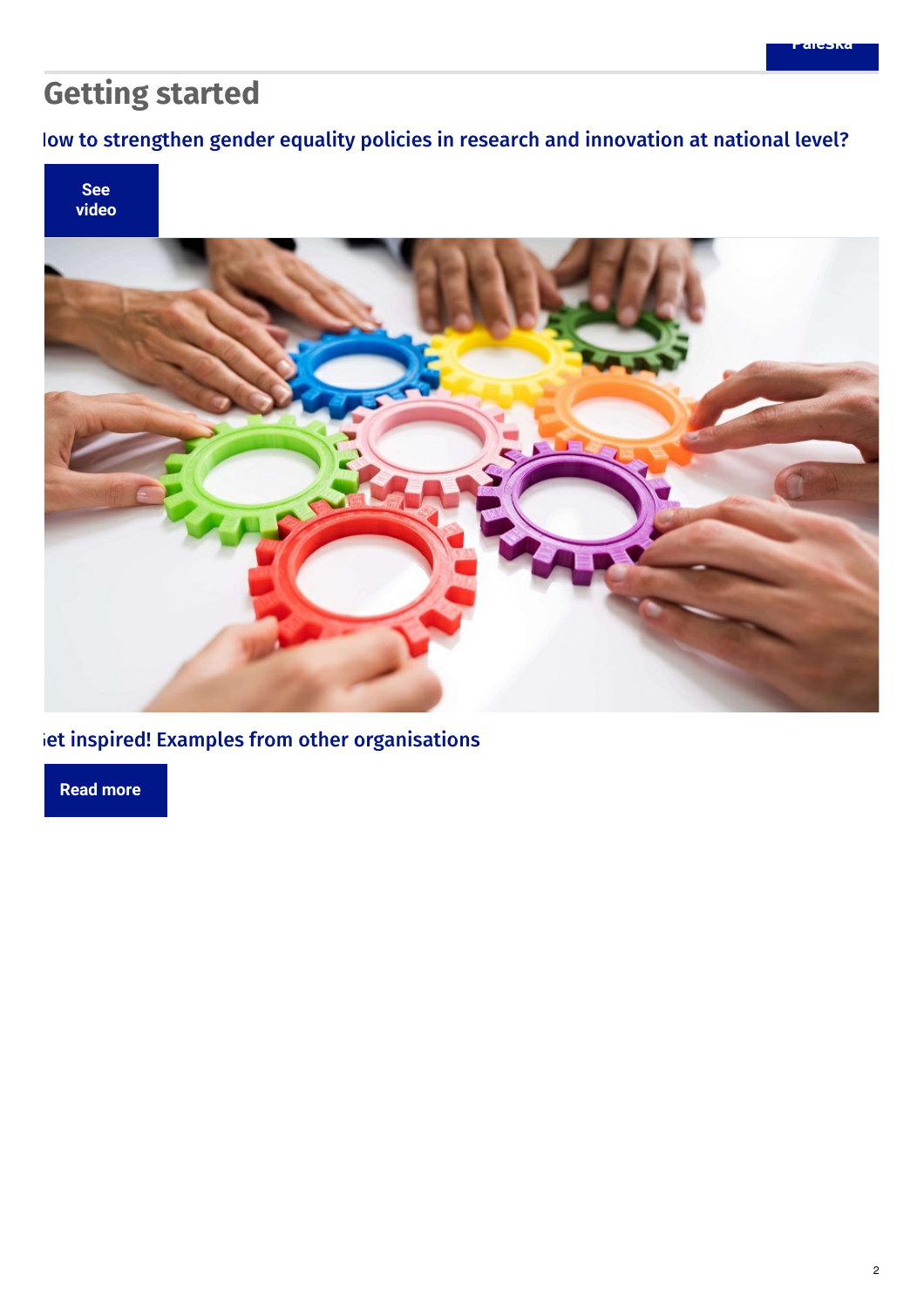

iender equality plans: [challenges](https://eige.europa.eu/gender-mainstreaming/toolkits/gear/challenges-resistance) and how to overcome them

**Read [more](https://eige.europa.eu/gender-mainstreaming/toolkits/gear/challenges-resistance)**

### **Downloads**

Gender equality plans in academia and research: roadmap to effective [implementation](https://eige.europa.eu/sites/default/files/documents/roadmap_to_effective_implementation_of_geps.pdf)

**ENGLISH** 918.45 KB

Gender equality plans in [academia](https://eige.europa.eu/sites/default/files/documents/success_factors_and_obstacles_for_gender_equality_plans.pdf) and research: success factors and obstacles **ENGLISH** 885.14 KB

### **More toolkits**

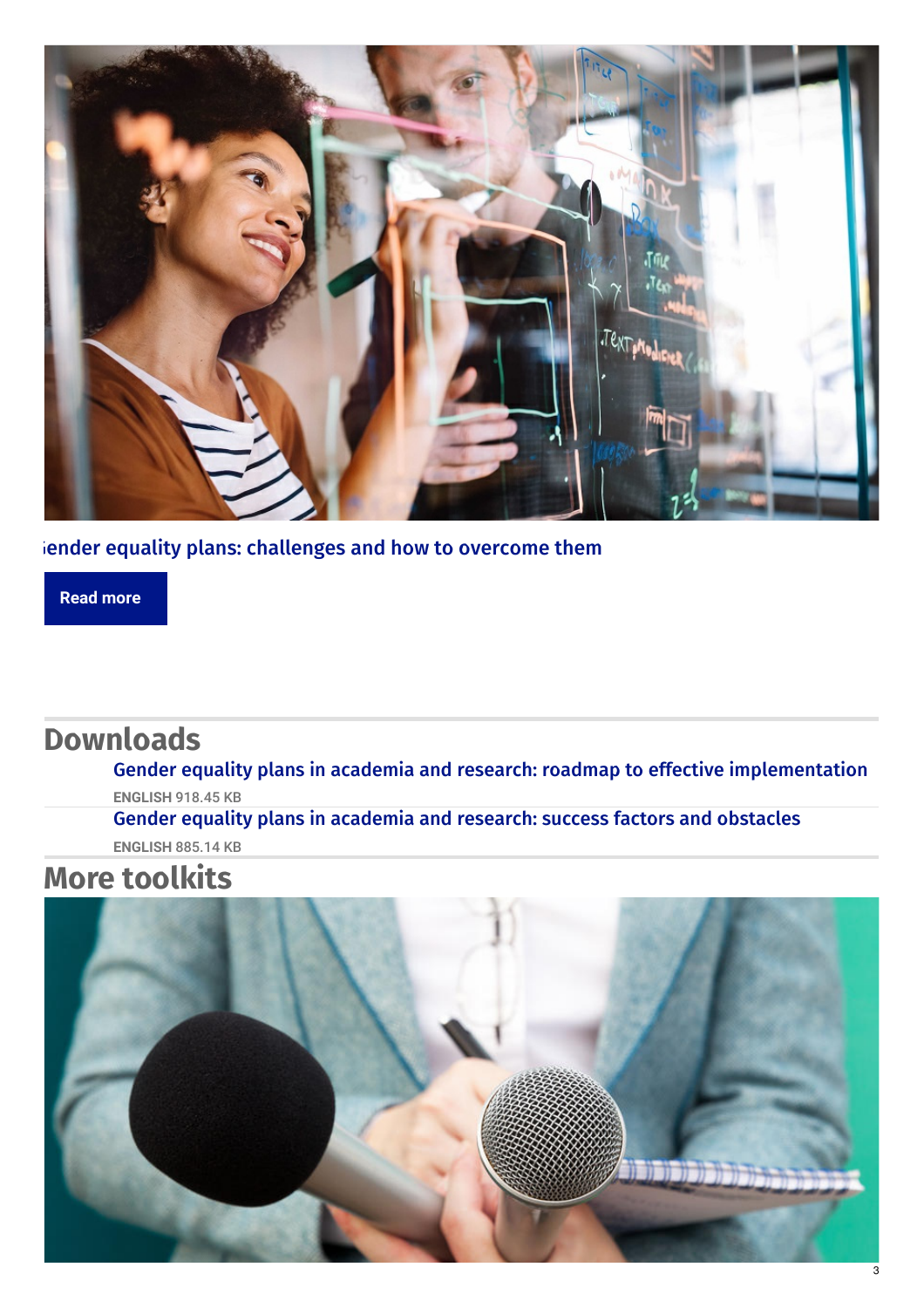

#### iender-sensitive communication



#### ender [equality](https://eige.europa.eu/gender-mainstreaming/toolkits/gender-equality-training) training